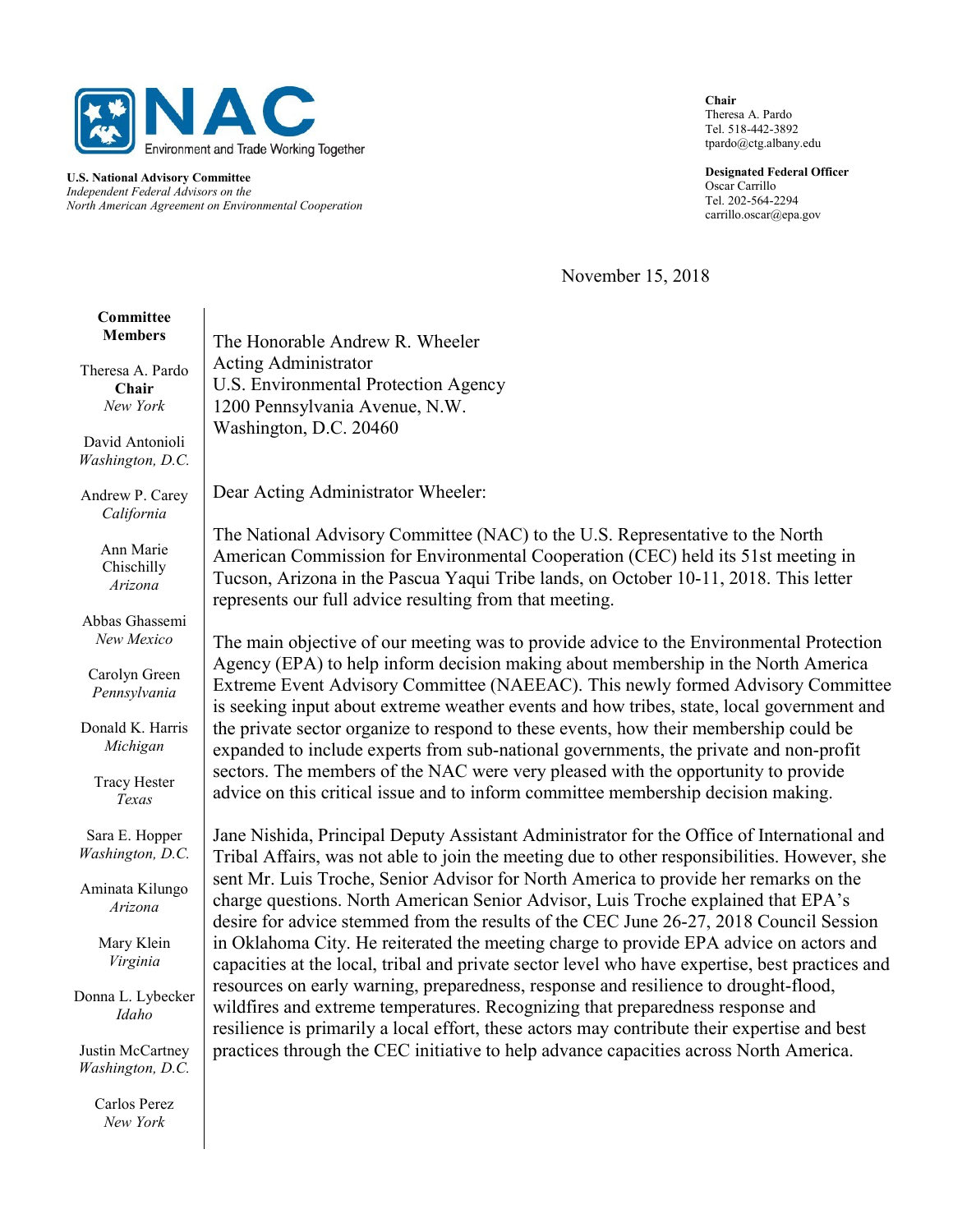Simone Sagovac Michigan

Ivonne Santiago Texas

The NAC/GAC meeting was opened with a welcome from Federal Advisory Committee Management Division (FACMD) Designated Federal Officer, Oscar Carrillo, followed by a second welcome from Mr. Verlon Jose, Vice-Chairman of the Tohono O'odham Nation.

Mr. Jose gave a warm welcome to the Southwest Desert and extended his sincere hospitality to the members of the NAC and GAC and the EPA team. He thanked the committees for their on-going contributions to protecting the environment and remarked on the long-standing relationship between the Tohono O'odham Nation and the nearby Pascua Yaqui Nation. Mr. Jose noted the timeliness of this NAC/GAC meeting given the recent emergency declared after remnants of Hurricane Rosa devastated the area.

We also received an important briefing on the proposed U.S.-Mexico-Canada Agreement (USMCA), which replaces the North American Free Trade Agreement (NAFTA). The briefing was conducted via phone by Sarah Stewart, Deputy Assistant, Environmental and Natural Resources, U.S. Trade Representative (USTR) and Joe Ferrante, Senior Advisor on Trade and Economics, OITA, EPA. Ms. Stewart highlighted components of the USMCA Environment Chapter, which are the most comprehensive enforceable objectives of any such agreement. Issues such as transboundary events, air pollution, shared fishery stock and wildlife trafficking are important to all Parties. In the USMCA final chapter, a new article on air quality that leverages prior CEC efforts is included as well as new articles on marine litter and sustainable forest management.

The Agreement also contains enhancements on fishing and wildlife and places special emphasis on marine species conservation. Mr. Joe Ferrante provided an update on the proposed new Environmental Cooperation Agreement (ECA), which aligns with the USMCA Environment Chapter. He indicated that the institutions and organizations of the current structure are being retained and that there has been progress in negotiations with Mexico and Canada and a seamless transition to a new platform in cooperation among the Parties is anticipated.

The committee also received updates on key activities at the CEC Secretariat from Executive Director Cesar Rafael Chavez. Mr. Chavez updated members on the active 2017–2018 operational plan cooperative projects and grants. We also received a report on JPAC activities from Dr. Octaviana Trujillo, on behalf of Mr. Gustavo Alanis-Ortega, JPAC Chair, who was not able to join us.

In support of our discussion, Dr. Gregg Garfin, Deputy Director, Science Translation Research, University of Arizona provided a rich overview of extreme weather events, and observed climate trends and variability, observed impacts (e.g., water or drought) and capacities (e.g., emergency management).

In addition, Ms. Judy Lynn, South Region Coordinator, Emergency Management, Arizona Department of Emergency and Military Affairs (AZDEMA), described the Arizona state emergency management system and its "all-hazards" framework. This approach is not specific to any one emergency but is flexible to meet the emergent needs in real-time and adopts language common to the region being served.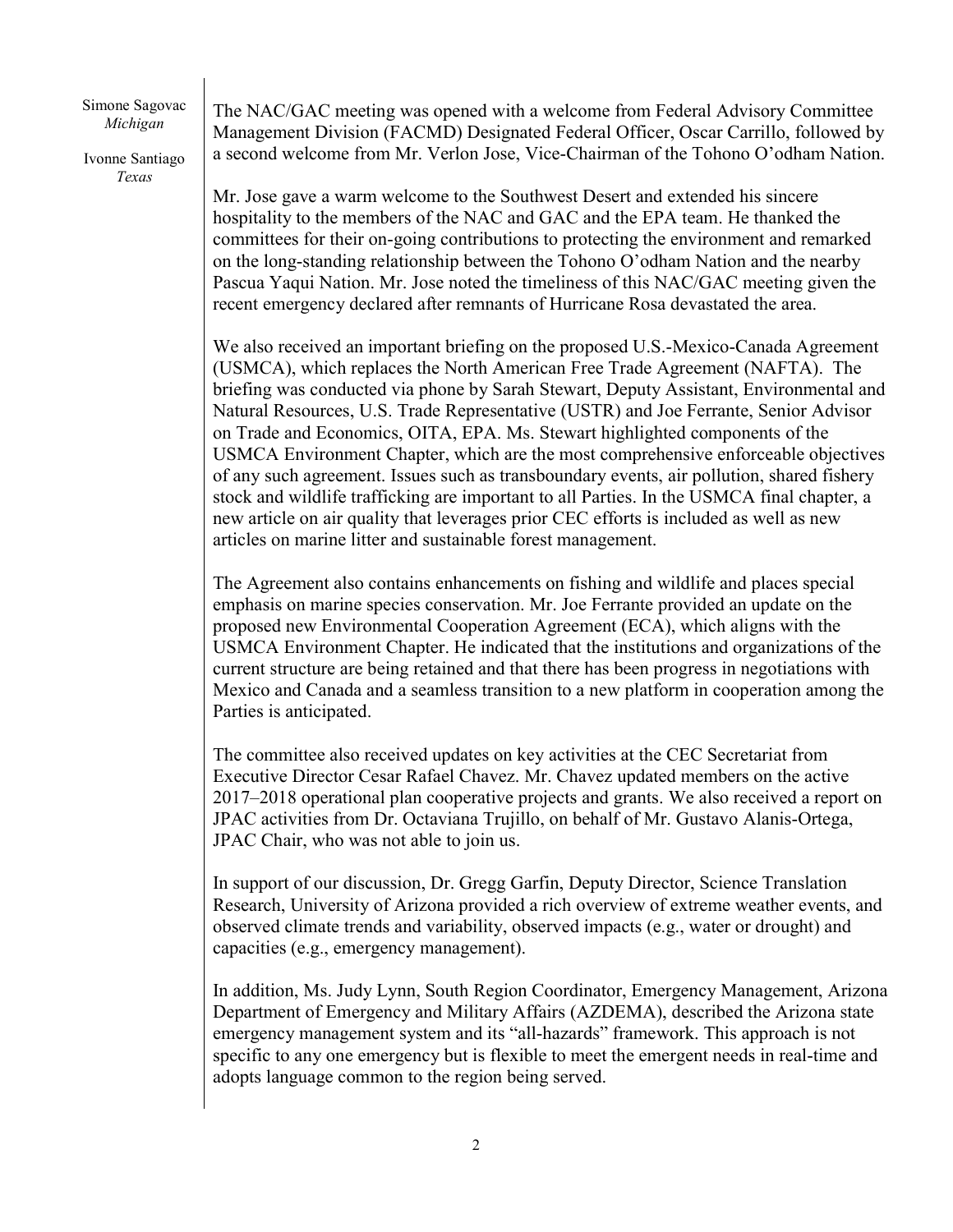We received excellent briefings from Mr. Cornelius Antone, a member of the Government Advisory Committee (GAC) and Environment Director for the Tohono O'odham Nation and Robert DeLeon, Director of the Gila River Indian Tribe Office of Emergency Response, who both presented on tribal government emergency preparedness efforts and responses to extreme weather events.

The NAC deeply appreciates the excellent support provided by the FACMD and thanks Director Monisha Harris, and all the FACMD staff for their support, before, during and after the meeting.

Sincerely,

Theresa a. Pardo

Theresa A. Pardo, Ph.D., Chair National Advisory Committee

cc: Jane T. Nishida, Principal Deputy Assistant Administrator for the Office of International and Tribal Affairs Monisha Harris, Director, Federal Advisory Committee Management Division (FACMD) Oscar Carrillo, Designated Federal Officer, FACMD, OARM Mark Kasman, Director, Office of Regional & Bilateral Affairs, OITA, EPA Luis Troche, Senior Advisor, North American Affairs, OITA, EPA Gustavo Alanis-Ortega, Chair, Joint Public Advisory Committee César Rafael Chávez, Executive Director, CEC Members of the U.S. National and Governmental Advisory Committees

Administrative support for the NAC is provided by the U.S. Environmental Protection Agency, Federal, Advisory Committee Management Division, OARM Mail Code 1601-M, 1200 Pennsylvania Ave. NW Washington, D.C. 20460 (t) 202-564-2294(f) 202-564-8129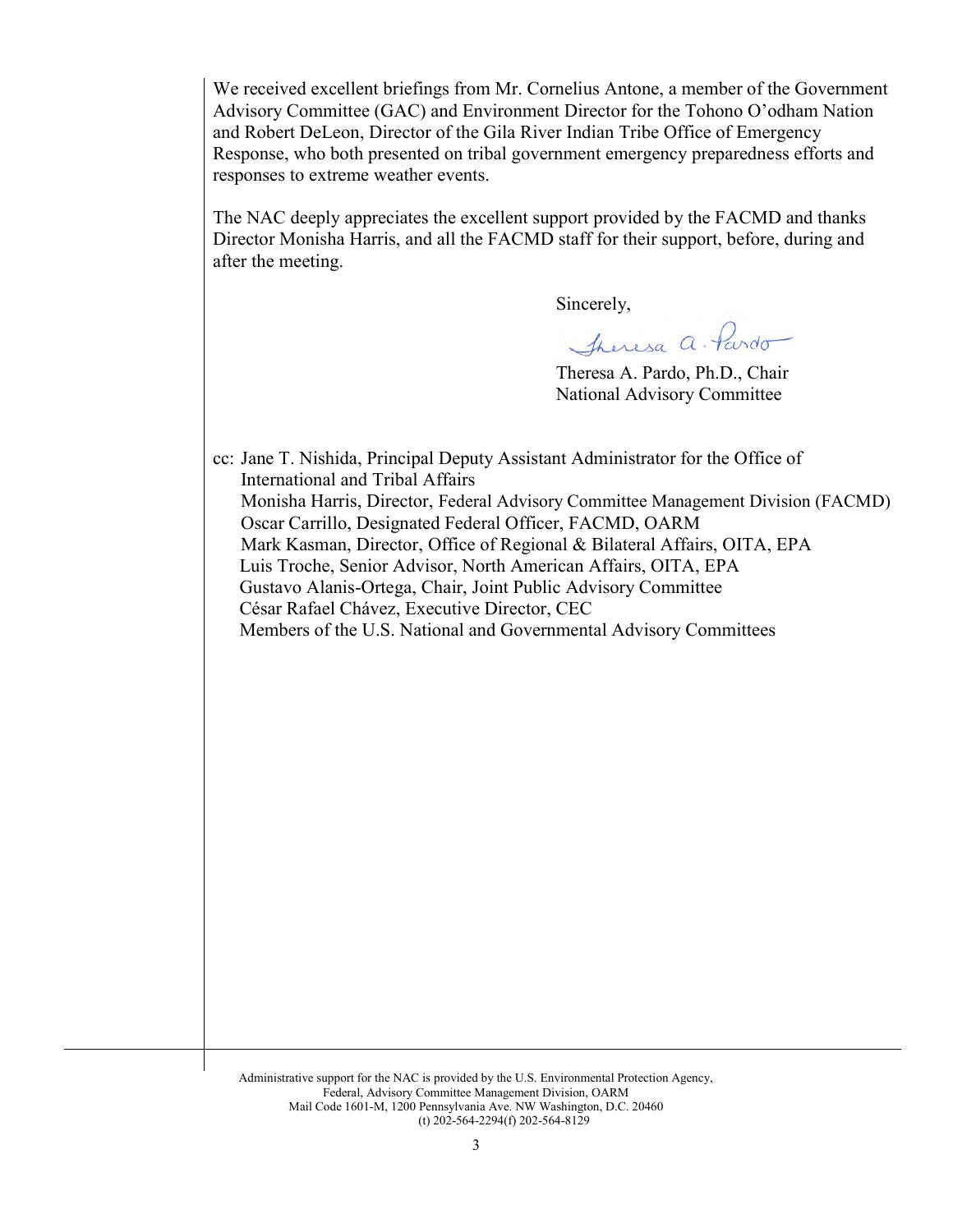## National Advisory Committee (NAC) To the U.S. Representative to the Commission for Environmental Cooperation (CEC)

#### Advice 2018-2 Meeting – October 10-11, 2018

The October 2018 Charge Question to the National Advisory Committee (NAC) seeks advice on: Sharing and Enhancing Capacity for early warning, preparedness, response and adaptation/resilience; to extreme events. The U.S. seeks advice on actors and capacities at the local, tribal and private sector who have expertise, best practices, experience and resources on:

- Early warning, preparedness, response and resilience to drought-flood, wildfires and extreme temperatures.
- Because preparedness response and resilience is primarily a local effort, these actors may contribute their expertise and best practices through the CEC initiative to help advance capacities across North America.

The advice provided by the members of the NAC is in response to the 2018 Charge Question is organized into three sections as follows:

- 1) Observations, Issues and Recommendations on extreme events preparedness, response and adaptation/resilience for consideration by the North American Extreme Event Advisory Committee (NAEEAC).
- 2) Names or Titles of actors who have the requested expertise, experiences or resources
- 3) Entities that have the requested expertise, experiences or resources.

#### SECTION 1. OBSERVATIONS, ISSUES AND RECOMMENDATIONS ON EXTREME EVENTS PREPAREDNESS, RESPONSE AND ADAPTATION/RESILIENCE FOR CONSIDERATION BY THE NAEEAC.

### The Nature of Extreme Events

- Members of the NAC agree that all disasters are local and as a consequence agree strongly with the EPA that local actors should be added to the NAEEAC.
- Members of the NAC discussed the complexity of the phrase "extreme event" and acknowledge that the phrase itself needs further consideration. For example, they noted, a drought is a condition not an event.
- Members of the NAC agreed that extreme events are exacerbated by the variety and frequency of such events and due to a lack of preparedness and planning.
- Members of the NAC agreed that vast regional differences that influence the nature of an event. The variety of events and contextual characteristics need to be considered in any effort to increase early warning, preparedness, response and adaptation/resilience.

### Community Focus

- Members of the NAC recommend that any effort focused on building early warning, preparedness, response and adaptation/resilience capability in a community must consider vulnerable populations and access to information and resources.
- Members of the NAC observed that first responders are often neighbors and recommend that organizations focused on organizing neighborhoods to help vulnerable populations are important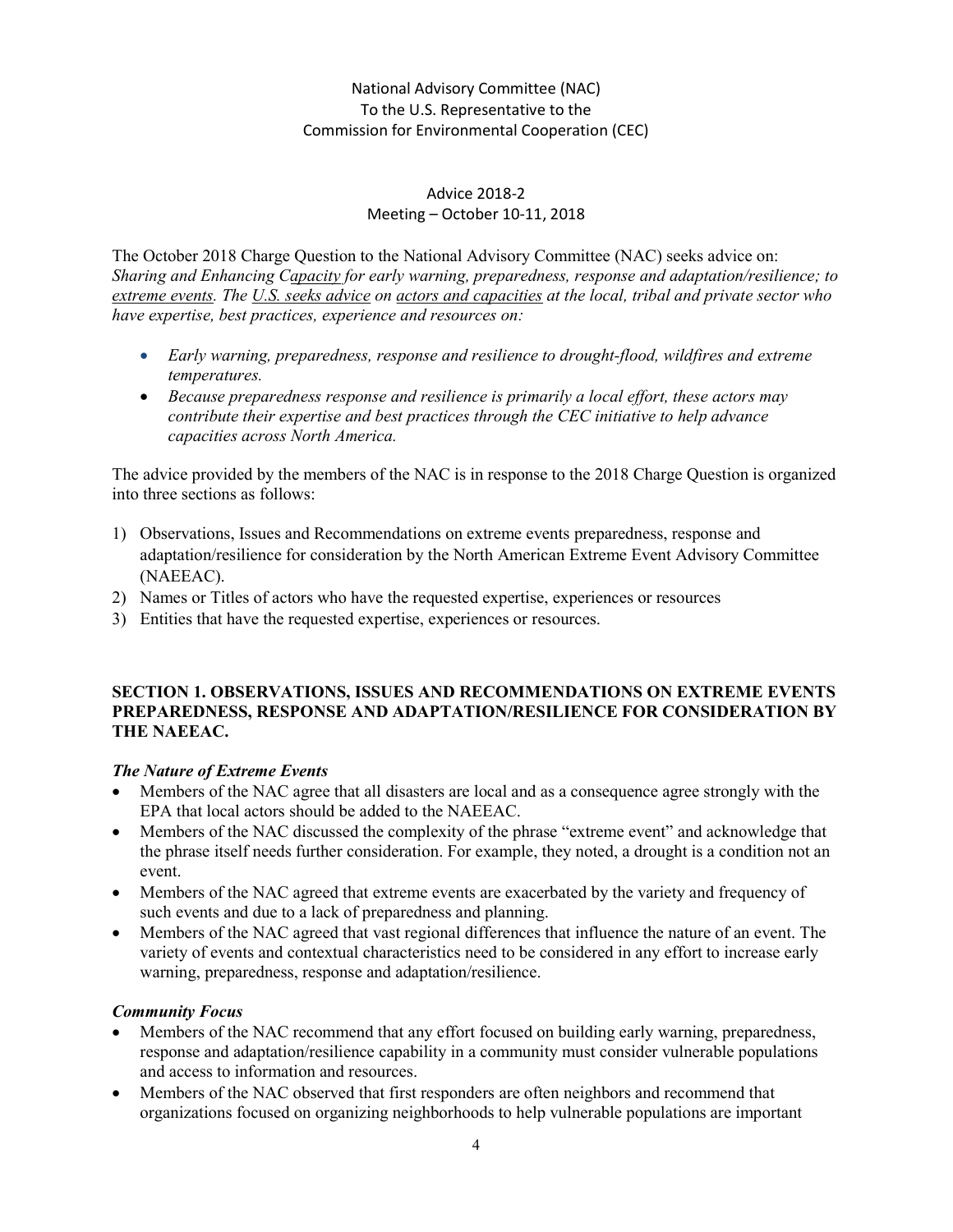participants in local emergency planning and response efforts, and as such, the NAEEAC. This includes identifying sub-populations and determining who the formal and informal leaders are for these groups or who has responsibility for those groups. Organizations such as The Community Building in Idaho are very aware of and regularly serve vulnerable individuals in their community. https://www.atimeforteens.com/.

 Members of the NAC observed that differential responses to vulnerable communities require community vulnerability assessments. They recognize the limitations of universal versus differential emergency responses, which could be reflective of the needs and vulnerability of the community. Therefore, they recommend that given that all disasters are local, all assessments should be local. Resources to help in understanding local characteristics in terms of needs and vulnerability include the NOAA Community Vulnerability Assessment Tool

https://coast.noaa.gov/digitalcoast/topics/vulnerability-assessments.html.

 Members of the NAC discussed the critical role of volunteer groups and how such resources can be formally engaged in early warning, preparedness, response and resilience related efforts. For example, the "Cajun Navy" https://en.wikipedia.org/wiki/Cajun\_Navy; https://louisianacn.com/.

#### Communicating with Communities

- Members of the NAC recommend attention to the challenge of communicating to the full range of community members such as the elderly, those who live remotely, non-english speakers and those rely, for various reasons, on verbal face to face communication, among others.
- Members of the NAC observed the challenges associated with "getting the word out". They recognize the potential of mobile apps, but also strongly recommend attention to over-reliance on such modes of communication given that in many areas and for many demographics, mobile apps are not relevant. For example, in rural area such as reservations, non-technical approaches to warning people tend to be most effective, going door to door and talking face to face with people. In such situations, NAC Members observed, traditional alarm systems continue to be effective; ring the alarm and then everyone knows something is wrong and then they start talking to each other.

#### Resource Issues

- Members of the NAC observed that in rural areas, most responders tend to be volunteers, such as volunteer fire fighters or community-based groups; how the role and value of such groups are accounted for in national-level planning efforts is key to early warning, preparedness, response and adaptation/resilience at the local level. Therefore, they recommend that the national emergency response framework be adaptable and translatable to the state and local levels
- Members of the NAC discussed the impact of bureaucratic challenges in extreme events related activities. In particular, the fact that the increasing number and severity of extreme events, has "emptied the pot".
- Members of the NAC discussed the challenge of a lack of institutional memory among organizations engaged in extreme event mitigation and response. Often the person "in charge" knows what to do, but when they leave, confusion reigns. They called for an increasing investment in institutional and community expertise and capability versus individual expertise and capability.
- Members of the NAC discussed the challenge that many communities face when working to rebuild and create new levels of resilience. One challenge, in particular, is their lack of knowledge about resources for disaster relief and the lack of expertise and capacity to apply for such relief funds. This limits the opportunity that small and rural communities, in particular, have in creating early warning, preparedness, response and resilience capability and expanding capacity. A second is a lack of full understanding of the "strings" that are often attached to recovery funding; often limiting the opportunity to rebuild in such a way as to mitigate impact of future extreme events.
- Members of the NAC recommend attention to information as a critical resource in the context of early warning, preparedness, response and adaptation/resilience efforts. For example, creating lists at the local level of safe places to shelter in a variety of extreme events, such as extreme heat. Developing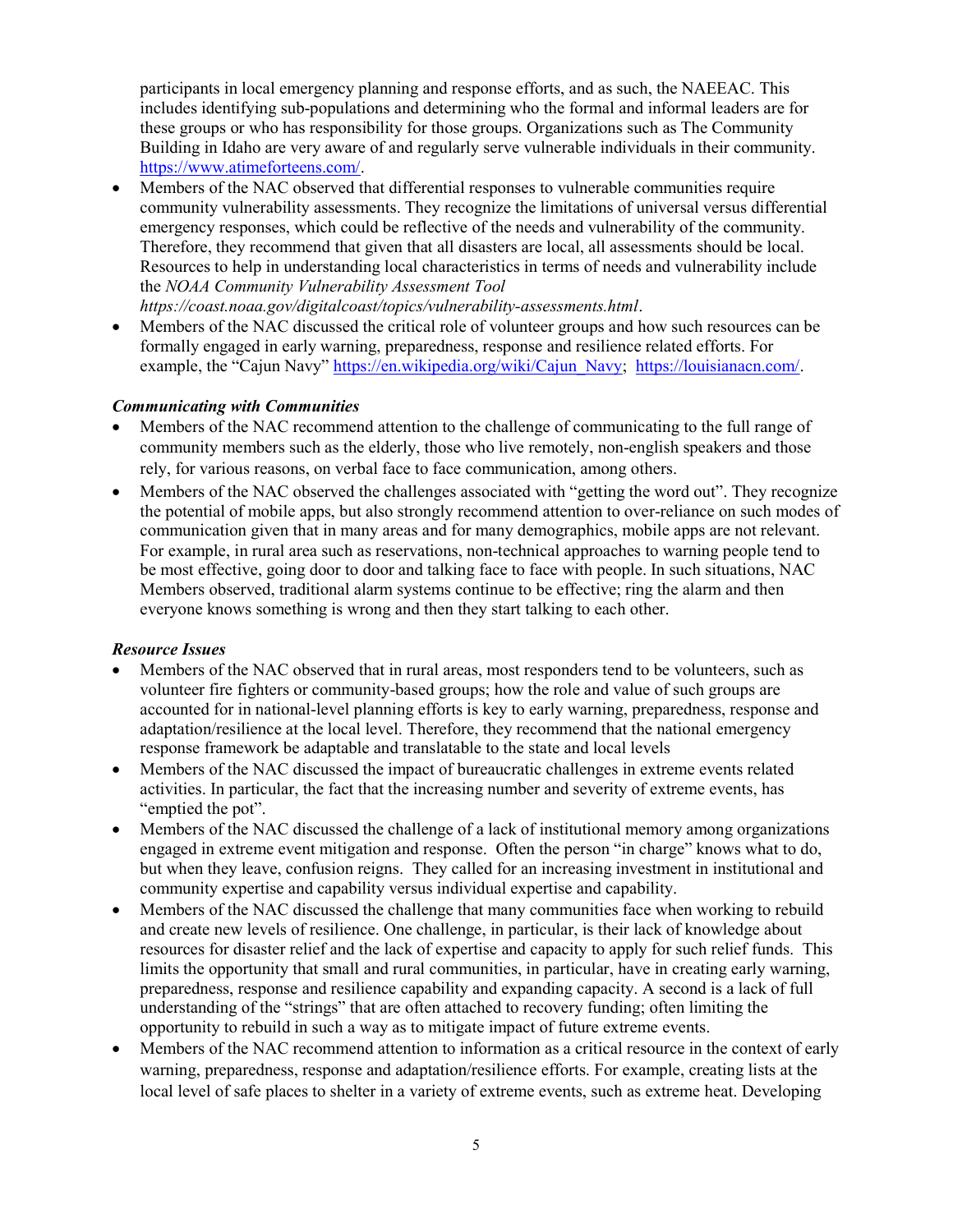such information resources and making them publically available could be parlayed into advice on a best practice for extreme events.

## Long-Term Planning

- Members of the NAC recommend the development of longitudinal analysis of the impact of current planning processes on effectiveness of extreme event early warning, preparedness, response and resilience efforts. If such efforts are not informed by insights about the value of past practices – then we won't increase effectiveness of future practices.
- Members of the NAC recommend the development of new understanding of the impact of "secondorder" events such as long-term power outages in Puerto Rico after Hurricane Maria and in NYC after Hurricane Sandy and the lack of attention or investment in this problem. For example, of the 120 million that was spent after sandy, 75 million went to relief leaving only 45 million for rebuilding.

### SECTION 2. NAMES OR TITLES OF ACTORS WHO HAVE THE REQUESTED EXPERTISE, EXPERIENCES OR RESOURCES

Members of the NAC recommend inviting representatives from a set of specific communities with experience preparing for and responding to extreme weather events that should be represented on the North America Extreme Events Advisory Group. Recommended communities are:

- Alaskan Athabascans (flooding)
- Calexico, California (extreme heat)
- Colorado Springs, Colorado (wild fires)
- GRIC (flooding)
- Houston, Harris County, Texas (flooding)
- Miami (sea level rise)
- New Orleans (hurricane)
- Phoenix and the Paso del Norte Region that includes, El Paso, Texas, Las Cruces, New Mexico and Ciudad Juárez, Mexico (extreme heat and flooding)
- Todono O'odham Nation (flooding)

Specific individuals recommended for membership to the NAEEAC are:

- Raed Aldouri University of Texas at El Paso
- Cornelius Antone, Environment Director, Tohono O'odham Nation
- Jerard Brotzge, Ph.D., Program Director, NYS' MESONET
- Andy Carey, Border Philanthropy Partnership, San Diego, CA
- Victor de León, Private Sector Office, Department of Homeland Security
- Alfredo Estrada, Fire OES, Imperial County, California
- Greg Garfin, University of Arizona
- Hunter Jones, NOAA
- Lisa Jones, Director, Office of Emergency Management, City of Phoenix
- Jayson Kratoville, Interim Director, National Center for Security and Preparedness, University at Albany, State University of New York
- Brian LaFlure, Chief and Director, Fire Coordinator, Warren County Office of Emergency Services, Warren County, NYS
- Sarah Leroy, University of Arizona
- Miguel Velez-Reyes, University of Texas at El Paso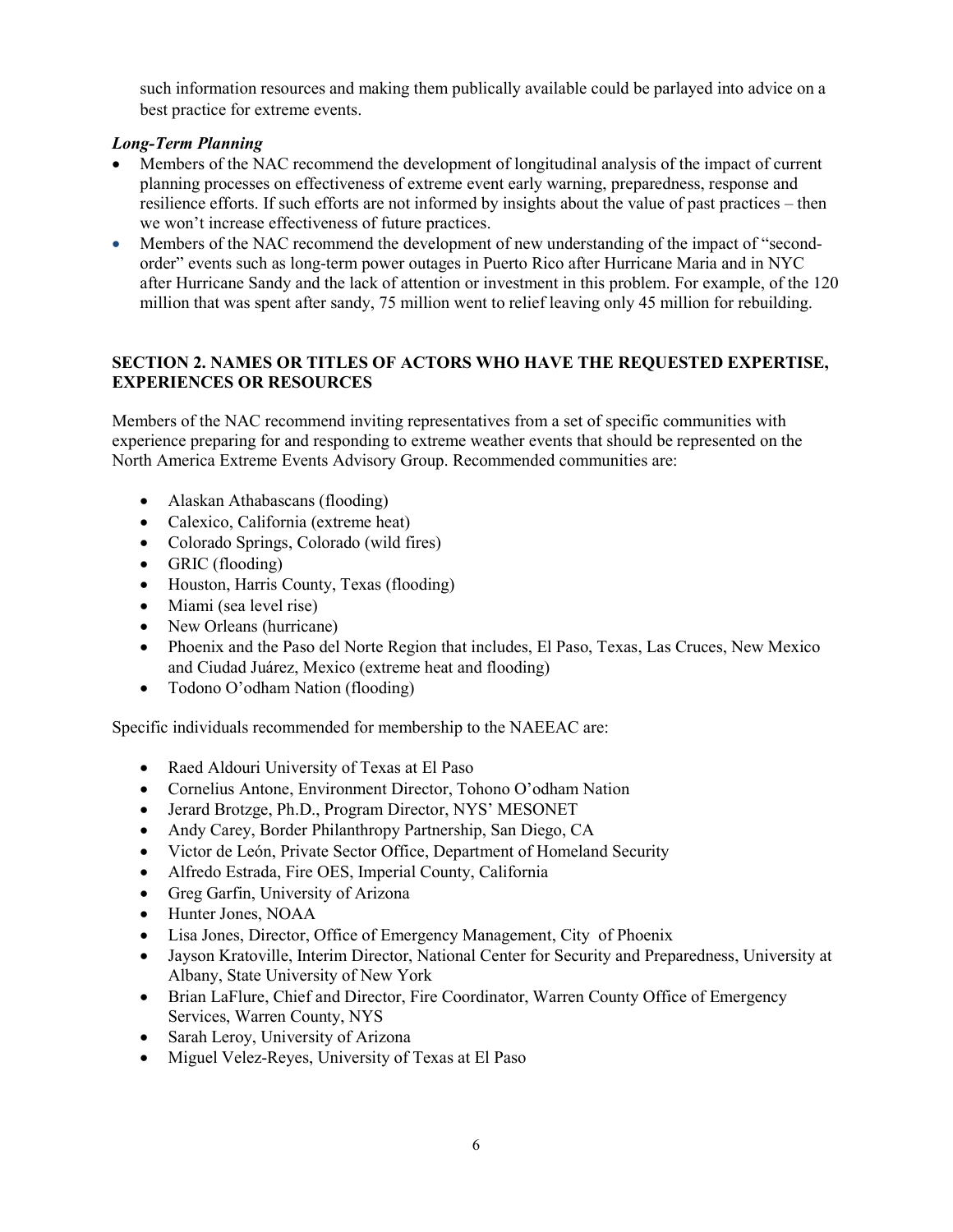### SECTION 3. ENTITIES THAT HAVE THE REQUESTED EXPERTISE, EXPERIENCES OR RESOURCES.

Members of the NAC recommend the following community anchor institutions and other organizations for membership on the NAEEAC:

- EPA's own Local Emergency Planning Committees (LEPCs).
	- o LEPC's have responsibility for planning and running drills at the community level. LEPCs include representatives from hospitals, religious communities, local professional and volunteer firefighters and other critical community anchor institutions.
	- o State EPC's are often represented on such bodies but local representation will provide an important alternative perspective.
- State and local government planning committees such as:
	- o Planning for Resilient Communities, Michigan
		- Attachment # 1 contains a list of resources produced by such entities. NAEEAC members should be aware of the rich robust resources being produced by such entities across the country and leverage such planning activities to the fullest extent possible.
- Regional Associations of Government (ex: SANDAG in San Diego)
- Embassy of Mexico and Consular network based across the USA largest of any country with over 50 consulates in the USA.
- Other Embassies to be considered based on population numbers (Guatemala, Honduras, El Salvador, Ecuador, Colombia, Brazil)
- Organizations who with vulnerable communities at the neighborhood level such as:
	- o The Community Builder program. https://www.atimeforteens.com/.
	- o Climate Assessment of the Southwest (CLIMAS) Program. https://www.climas.arizona.edu/
- Non-profit groups and other national and international organizations with local reach including:
	- o The American Red Cross
	- o Rockefeller Foundation's Resilient Cities
	- o The Walmart Corporation
	- o United Way of America
	- o AmeriCorps Disaster Response Team
	- o Team Rubicon
	- o Arizona Hospital and Healthcare Association
- The National Association of Counties Resilient Counties Initiative
	- o https://www.naco.org/resources/signature-projects/resilient-counties-initiative
- The National League of Cities Public Safety Program
	- o https://www.nlc.org/topics/public-safety
- Associations of relevant Public Health and Emergency Response Professionals, for example:
	- o National Association of City and County Health Officials. https://www.naccho.org/
	- o NYS Association of Fire Chiefs. https://www.nysfirechiefs.com/
	- o Western Fire Chiefs Association. https://wfca.com/
- Associations for Volunteer Firefighters. For example:
	- o The Volunteer Fire Fighter Alliance.
		- http://www.volunteerfirefighteralliance.org/programs.html
	- o The National Volunteer Fire Council. https://www.nvfc.org/
- Volunteer groups who have been recognized for playing a significant role in extreme events, for example:
	- o The Cajun Navy. https://en.wikipedia.org/wiki/Cajun\_Navy; https://louisianacn.com/
- Organizations with responsibilities for pets such as SPCA and local humane societies.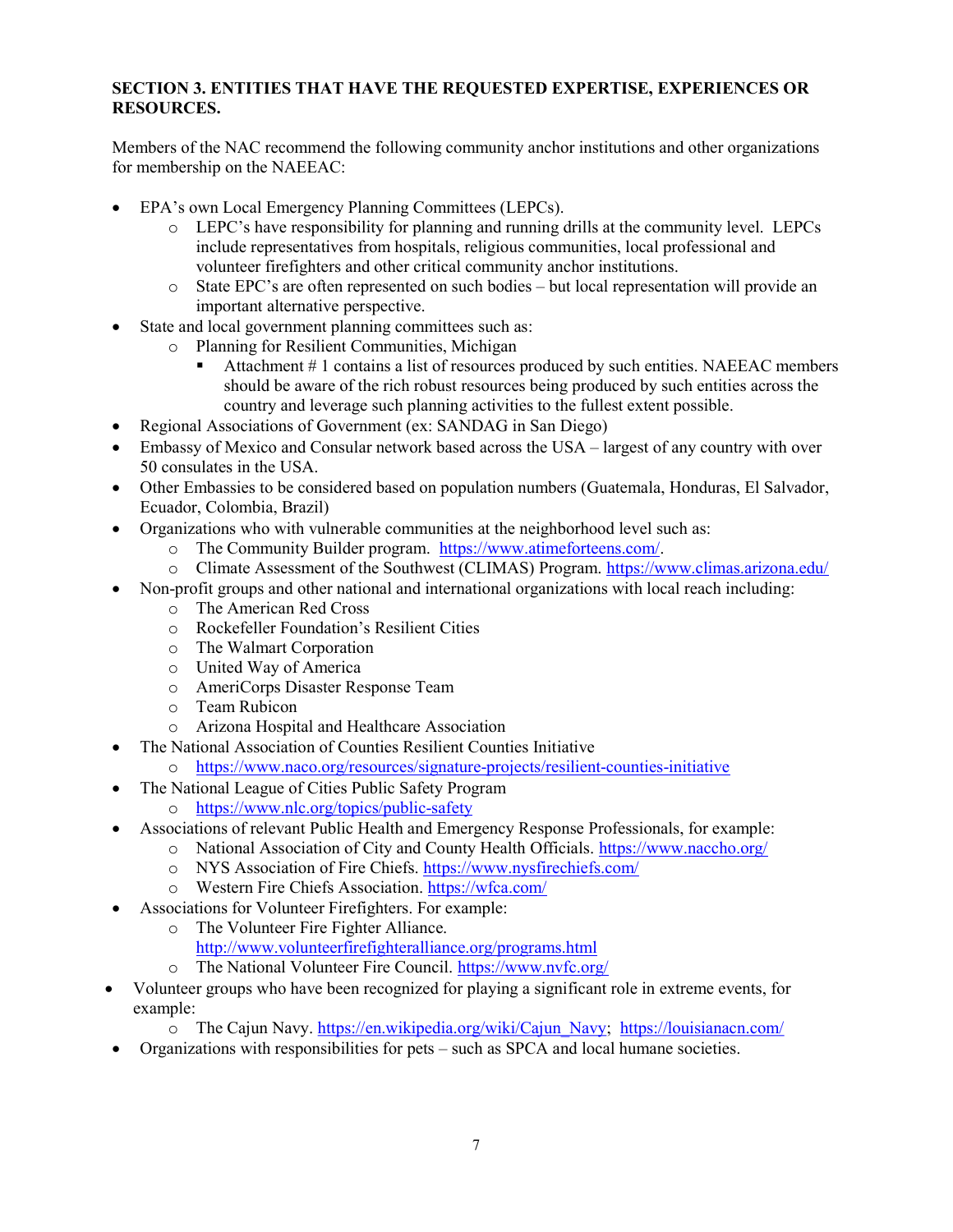### National Advisory Committee (NAC) To the U.S. Representative to the Commission for Environmental Cooperation (CEC)

Advice 2018-2 Meeting – October 12-13, 2018

Attachment # 1

# RESOURCE: MICHIGAN CLIMATE ACTION PLAN

### https://www.adaptationclearinghouse.org/resources/michigan-climate-action-plan.html

The Michigan Climate Action Plan (CAP), produced by the Michigan Climate Action Council (MCAC), provides greenhouse gas emissions inventory and forecast, recommended emission reduction goals, and advice for state and local governments on measures to address climate change. The Plan focuses mainly on climate change mitigation through reduction of greenhouse gas emissions. Adaptation is recognized as one of the key elements and recommendations in the CAP. Specifically, the MCAC recommends that Michigan further analyze actions needed for adaptation. According to the report, the MCAC was unable to examine the impacts of climate change on Michigan's natural resources and the Great Lakes due to time and resource constraints. As such, MCAC recommended that Michigan conduct additional analyses of the state's vulnerability to the impacts of climate change and develop specific adaptation plans for key sectors. The Plan focuses on the following sectors, describing key challenges facing each and offering policy recommendations to reduce their greenhouse gas emissions:

- Energy Supply Sector
- Residential, Commercial, and Industrial Sectors
- Transportation and Land Use Sectors
- Agriculture, Forestry, and Waste Management Sectors

### RESOURCE: STRENGTHENING LOCAL COMMUNITIES TO MEET GLOBAL **CHALLENGES**

### http://www.resilientmichigan.org/

Land Information Access Association (LIAA) is a nonprofit community service and planning organization headquartered in Traverse City, Michigan. Planning for Resilient Communities is a community engagement and technical services program developed by LIAA with numerous statewide partners. The program is helping citizens, local leaders and public officials plan communities that are more resilient to global challenges such as climate variability, extreme weather events and economic challenges. With grant funding and direct assistance from project partners, LIAA provides a full range of professional planning and technical support services to participating communities, including public education and participation processes, data gathering and analyses, evaluation of future scenarios, vulnerability analyses, visioning and goal setting, task identification, and formal master plan development.

### RESOURCE: PLANNING FOR RESILIENCE IN MICHIGAN HANDBOOK

http://www.resilientmichigan.org/downloads/michigan\_resiliency\_handbook\_web.pdf